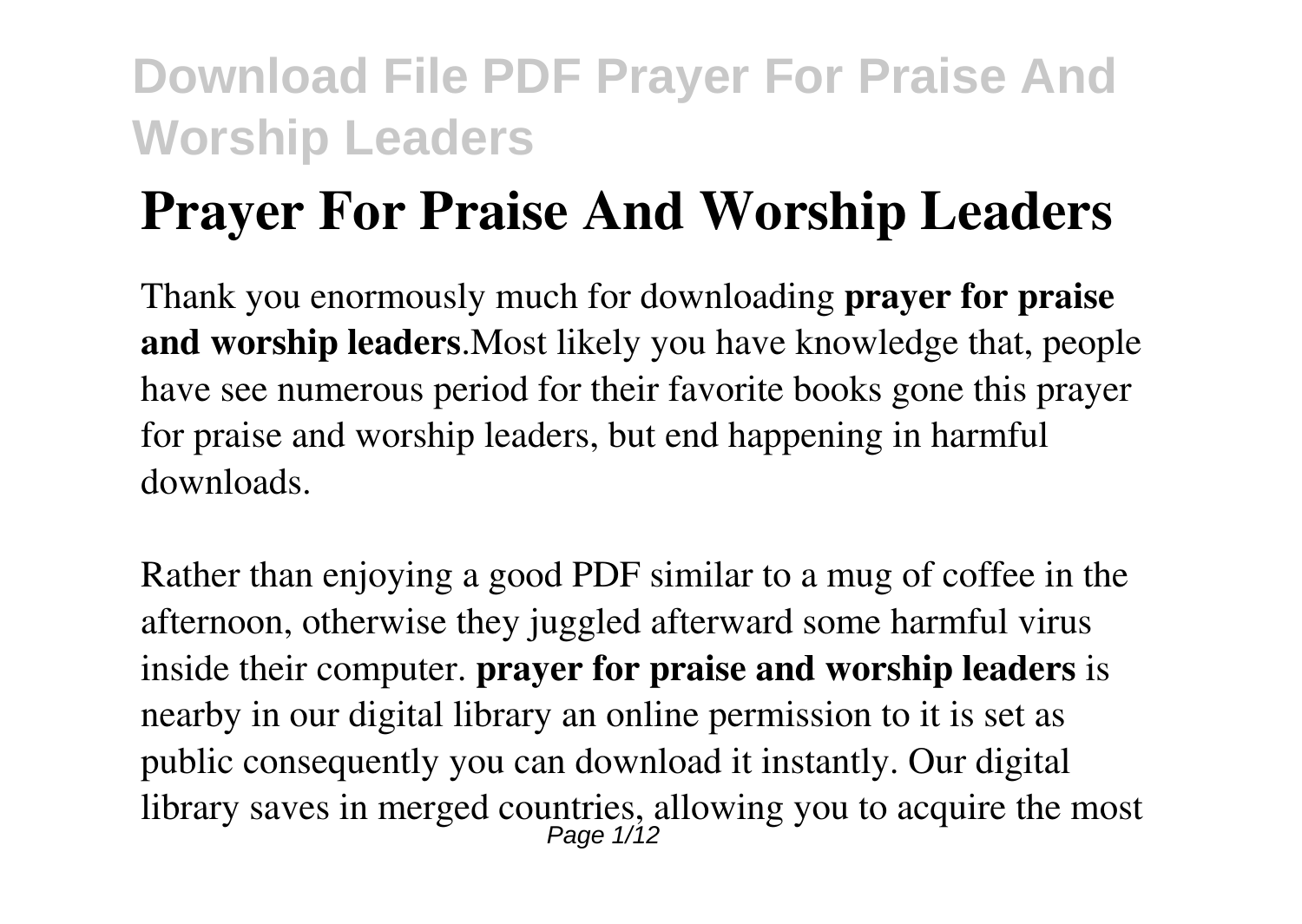less latency era to download any of our books once this one. Merely said, the prayer for praise and worship leaders is universally compatible behind any devices to read.

*Prayer Of Adoration, Praise, and Thanksgiving | God Is Worthy Psalms of Thanksgiving and Praise A Powerful Prayer To Praise God* **Daily Prayer: Thanksgiving, Praise \u0026 Worship** Old School Prayer and Praise Prayer To Jesus Christ | Praise, Worship and Pray To Jesus Right Now Daily Prayer: Thanksgiving, Praise \u0026 Worship 2 **10hrs NonStop All Night Powerful Worship Songs With Bible Verses Good Dreams Tears Of Worship** Prayers of Thanksgiving,Praise \u0026 Worship **Bible Verses On Praise and Worship | Scriptures For Worshipping God (Audio Bible)** Morning Prayer and Worship | Daily Morning Worship and Page 2/12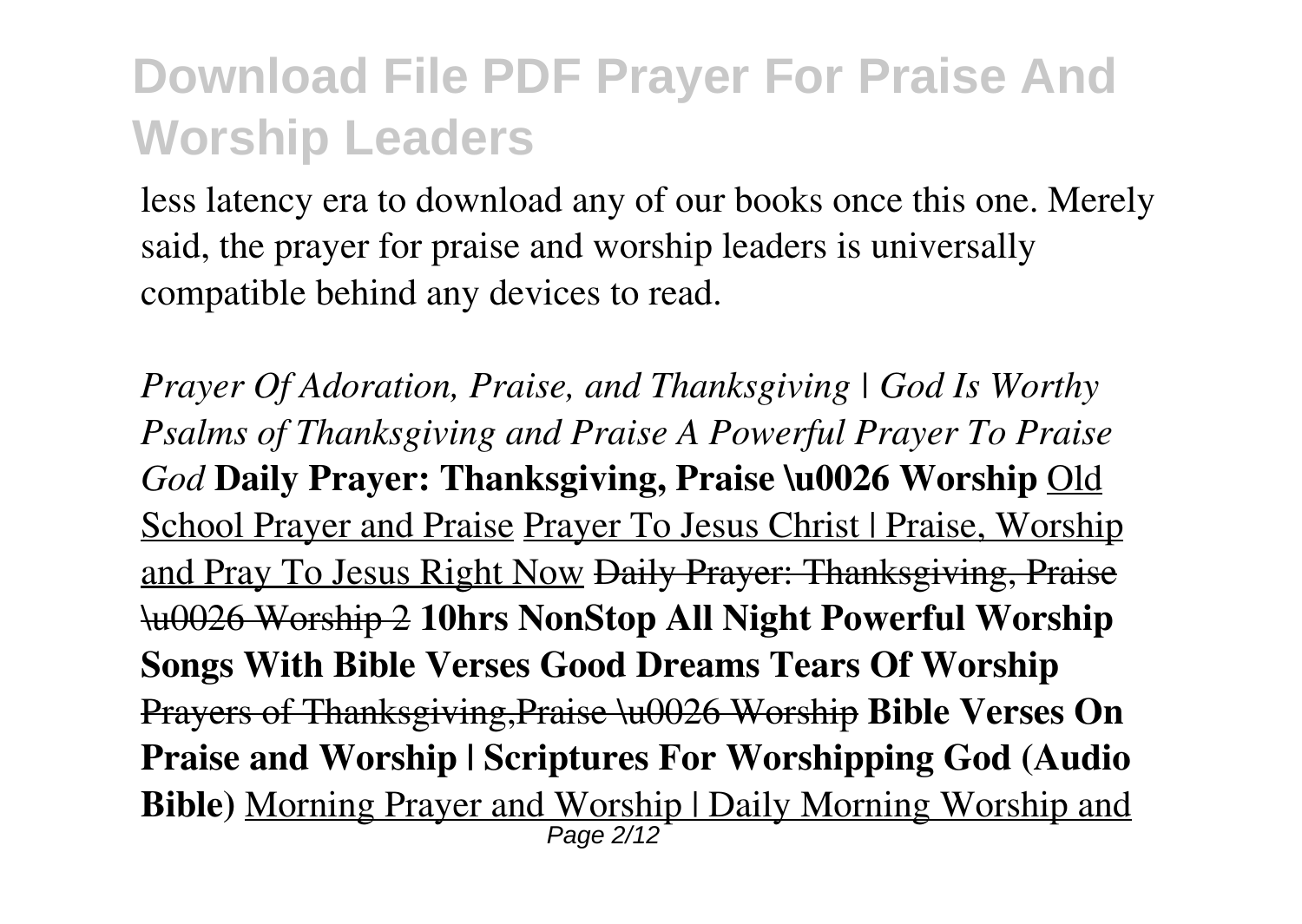Praise *How To Pray During Worship | 3 Tips For Praying While Leading Worship 2 Hours Non Stop Worship Songs With Lyrics WORSHIP AND PRAISE SONGS The Difference Between Praise and Worship* Alone With GOD - 3 Hour Peaceful Music | Relaxation Music | Christian Meditation Music |Prayer Music Time With Holy Spirit: 3 Hour Prayer Time Music | In His Presence | Christian Meditation Music**Time With HOLY SPIRIT - 3 Hour Peaceful Music | Alone With God | Prayer Music | Spontaneous Worship** *Hymns, Praise \u0026 Worship Music 7 Hours Instrumental for Prayer \u0026 Meditation by Lifebreakthrough Music Alone With God: 3 Hour Prayer Time Music | Christian Meditation Music | Peaceful Relaxation Music* Songs for Hope and Healing Worship Songs Playlist *Prayer For Praise And Worship* A Worship Prayer from the Psalms An inspirational prayer of King Page 3/12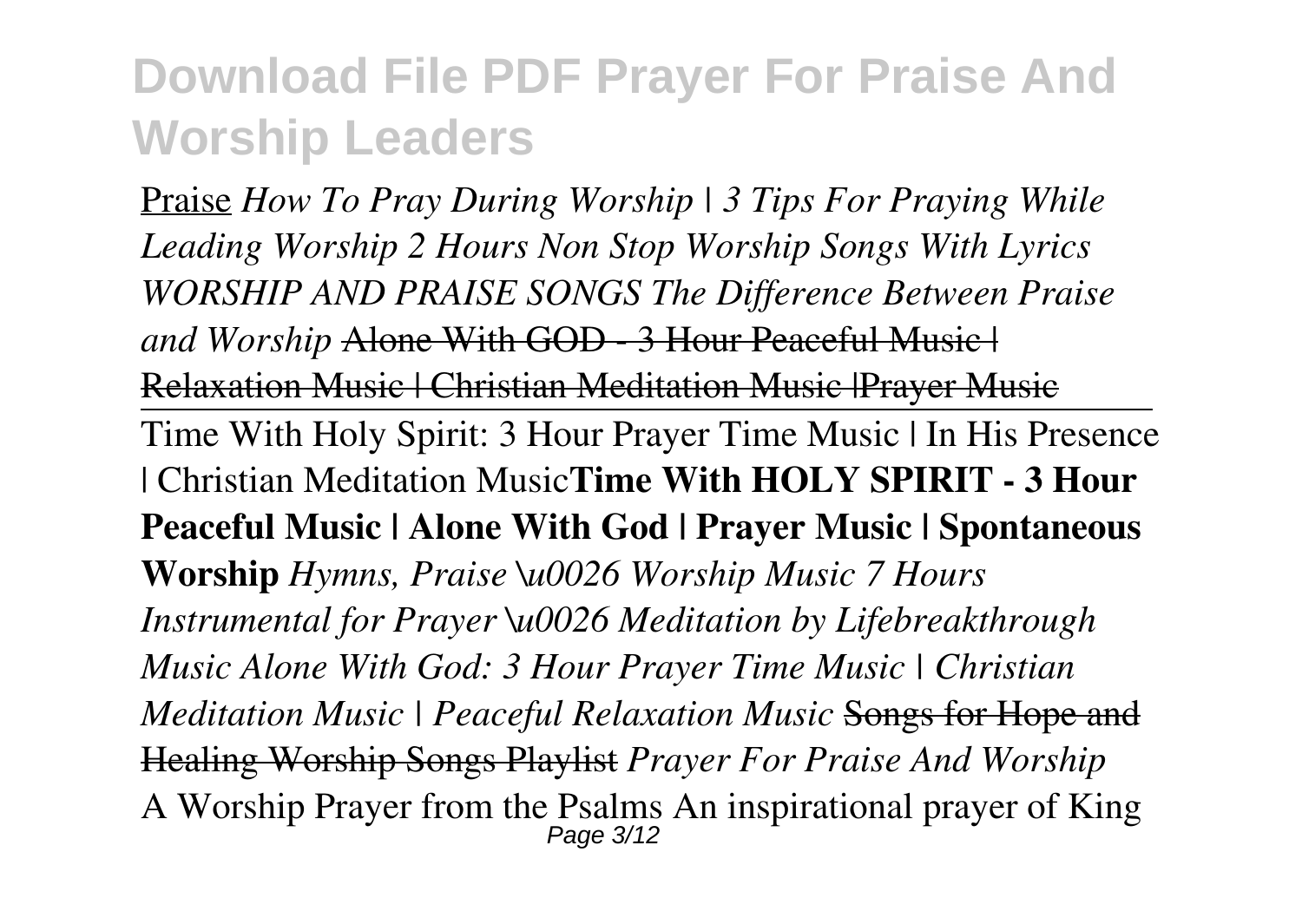David. This is a prayer suitable for saying before singing an opening worship song or hymn. God-you're my God! I can't get enough of you! I've worked up such hunger and thirst for God, traveling across dry and weary deserts. So here I am in the place of worship, eyes open,

#### *6 Praise and Worship Prayer Examples*

Lord's Prayer as a Worship and Praise. When the disciples asked him to teach them to pray, he gave them the Lord's prayer which begins with the words: "Our Father who is in heaven, Hallowed be Your name" (Matthew 6:9). These are words of praise. They are an acknowledgment of who God is: our holy, heavenly Father.

#### *WORSHIP PRAYER AND PRAYER OF PRAISE - Ultimate Prayer* Page 4/12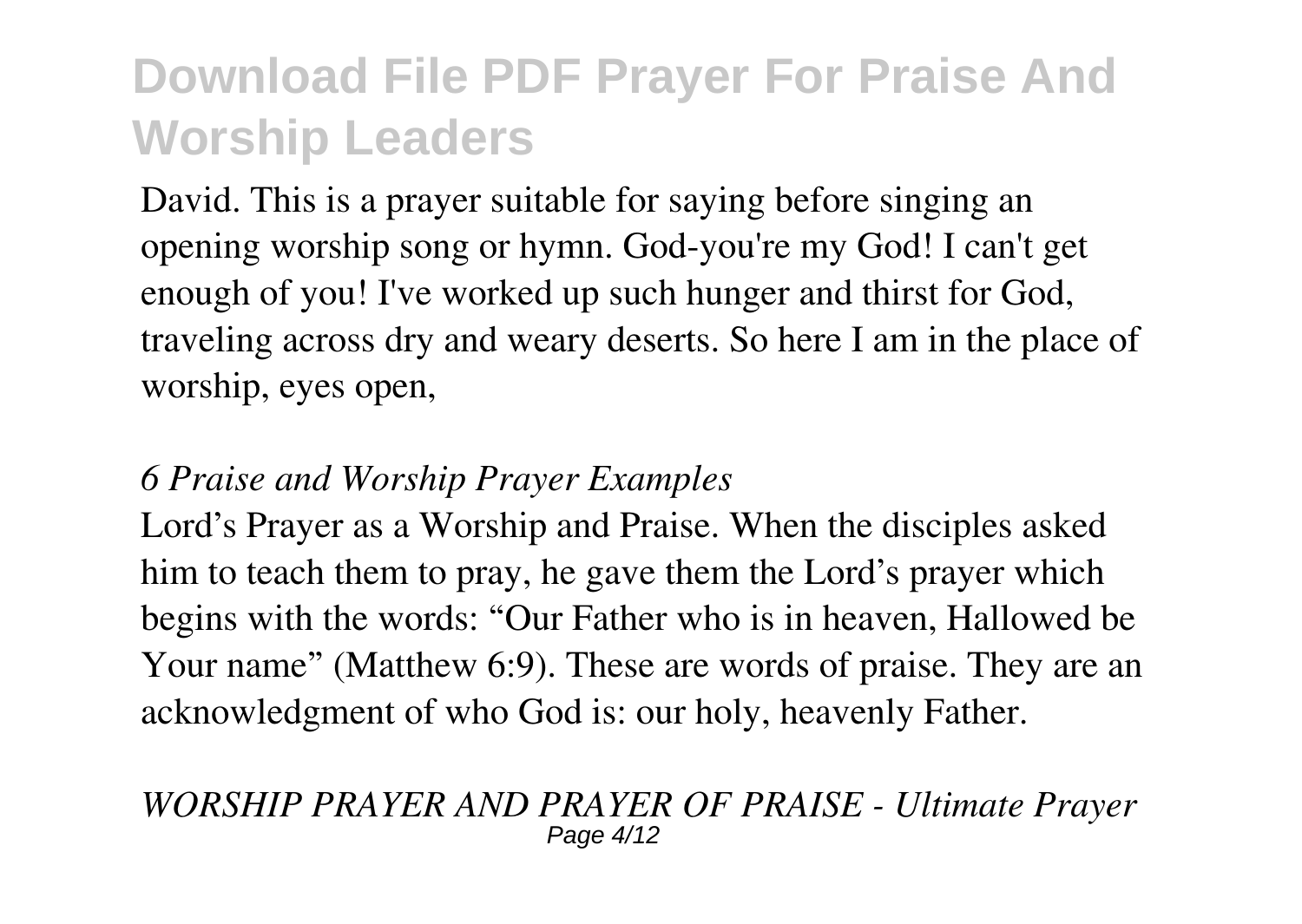*Guide*

Praise and worship are essential to this process. So tell God how great he is. Tell him how much you love him and thank him. Let him know how much you value your faith and the work Jesus did for you on the cross.

#### *Prayer of praise and worship | Prayer For Anxiety*

A Worship Prayer "Lord, I choose to praise and worship You today. You know how to break through the difficulties in my life. I choose not to be overwhelmed with circumstances, but instead I choose...

*Worship Prayers - Experience Breakthroughs in Praise* Prayer of Worship To God . I will sing to the Lord a song of worship. I will lift up my voice in a hymn of praise. Let the earth Page 5/12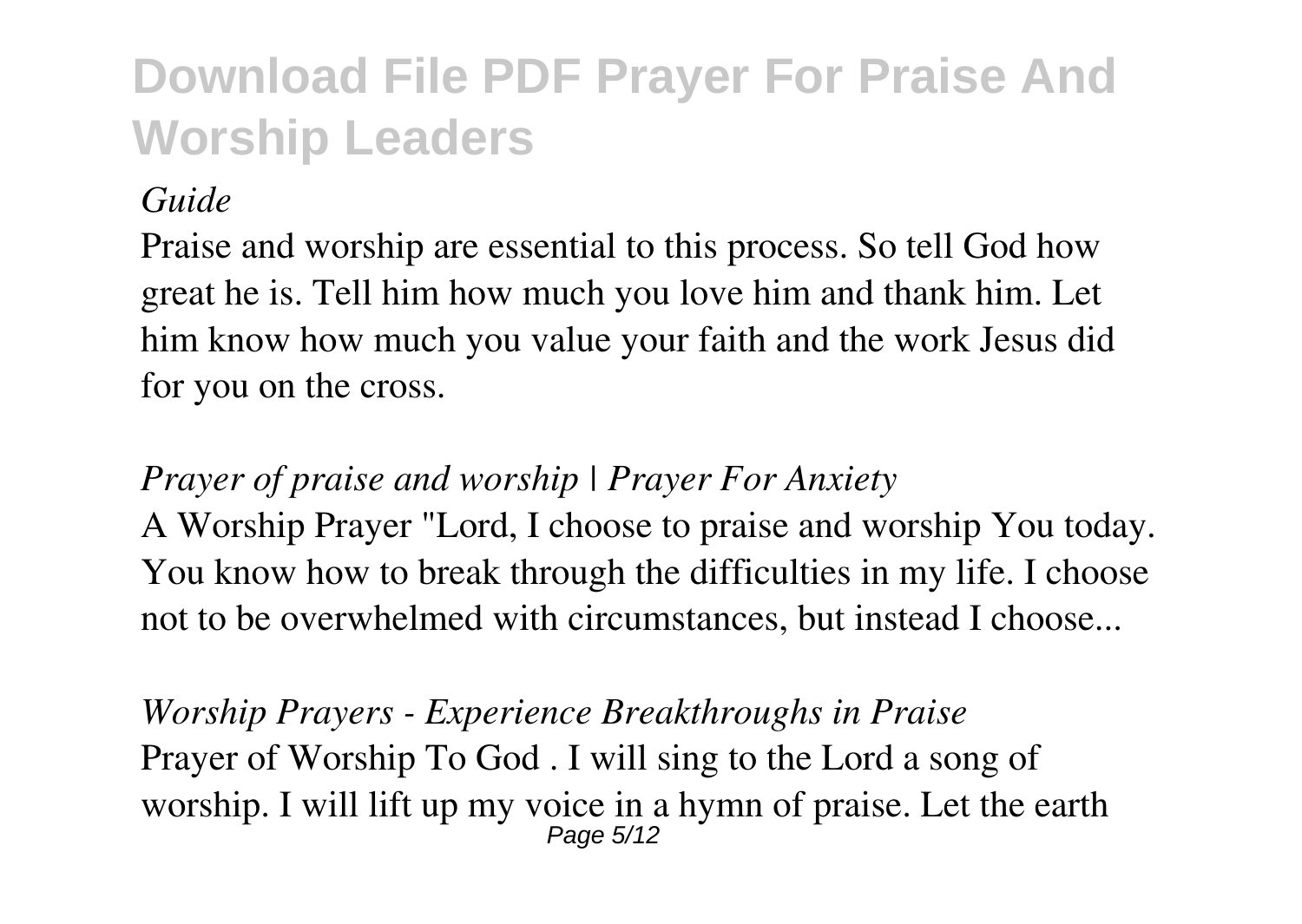and heavens join together in worshipping the Lord our God, for He alone is worthy of our praise. May the trees clap their hands together and mountains lift up their heads.

#### *Prayers for Worship - Knowing Jesus*

Expressing our faith through prayers of praise and adoration "The Lord is my strength and my defence; he has become my salvation. He is my God, and I will praise him, my father's God, and I will exalt him" (Exodus 15:2)

*Prayers on a Theme of Praise and Adoration - Faith & Worship* Prayer Points. 1. Father, I praise You because of who You are, You are A good and Merciful Father. 2. Father, I praise You because, I know You will never leave me nor forsake me. 3. Father, I praise Page 6/12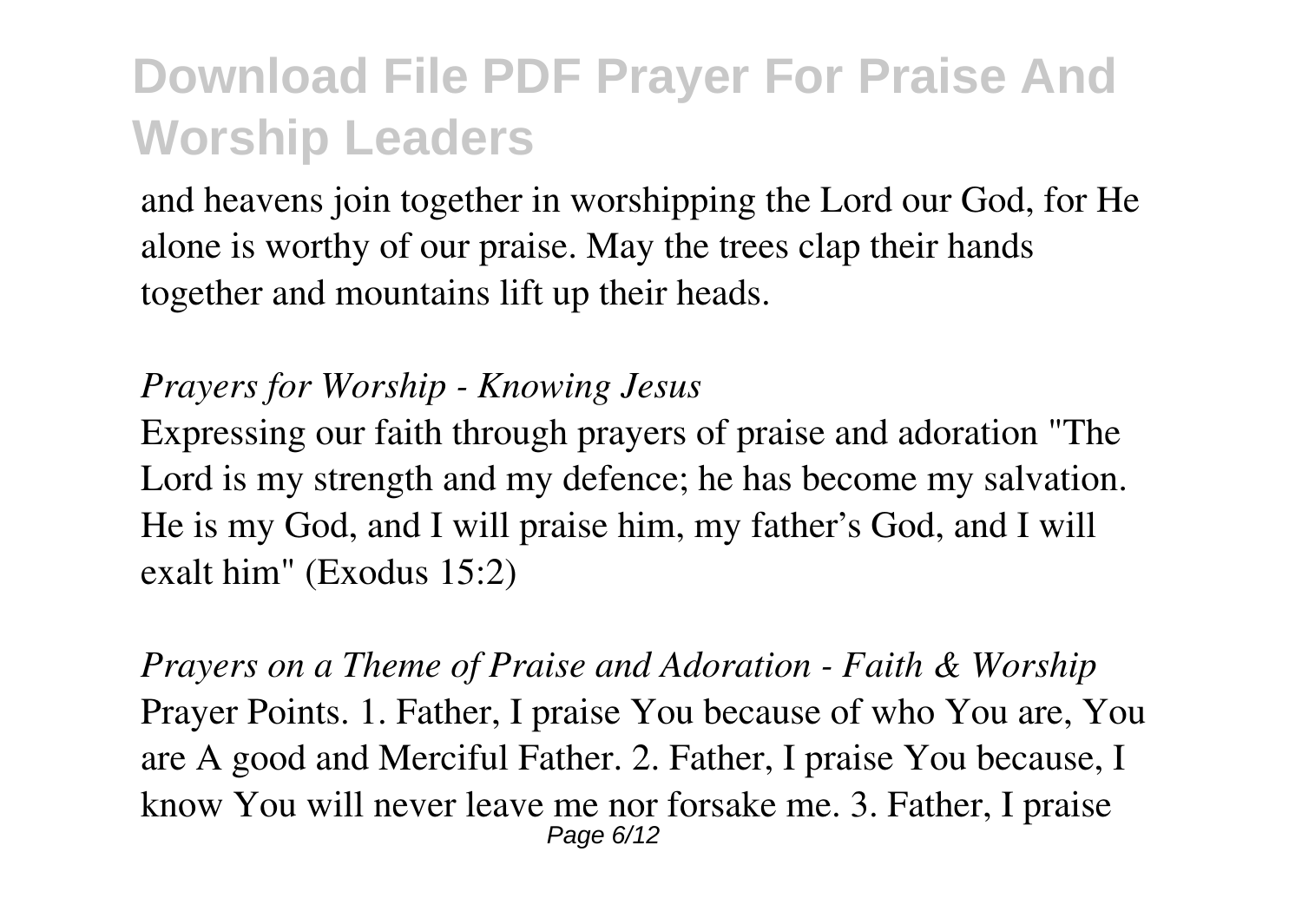You because, of Your unwavering faithfulness in my life. 4.

*30 Prayers Of Praise and Thanksgiving | PRAYER POINTS* Prayer of Praise in the Psalms. Good verses to read during worship as an exhortation to praise God:-Come, let us sing to the Lord! Let us shout joyfully to the Rock of our salvation. Let us come to him with thanksgiving. Let us sing psalms of praise to him. Psalm 95:1-2, (NLT)

*7 Prayers of Praise to God - CELEBRATE God's Goodness!* This is a personal collection of prayers written to be used in private and public worship, together with a selection of worship resources. There is an influence in all these prayers from the Christian heritage of worship that we have inherited in Britain and Ireland from the Page 7/12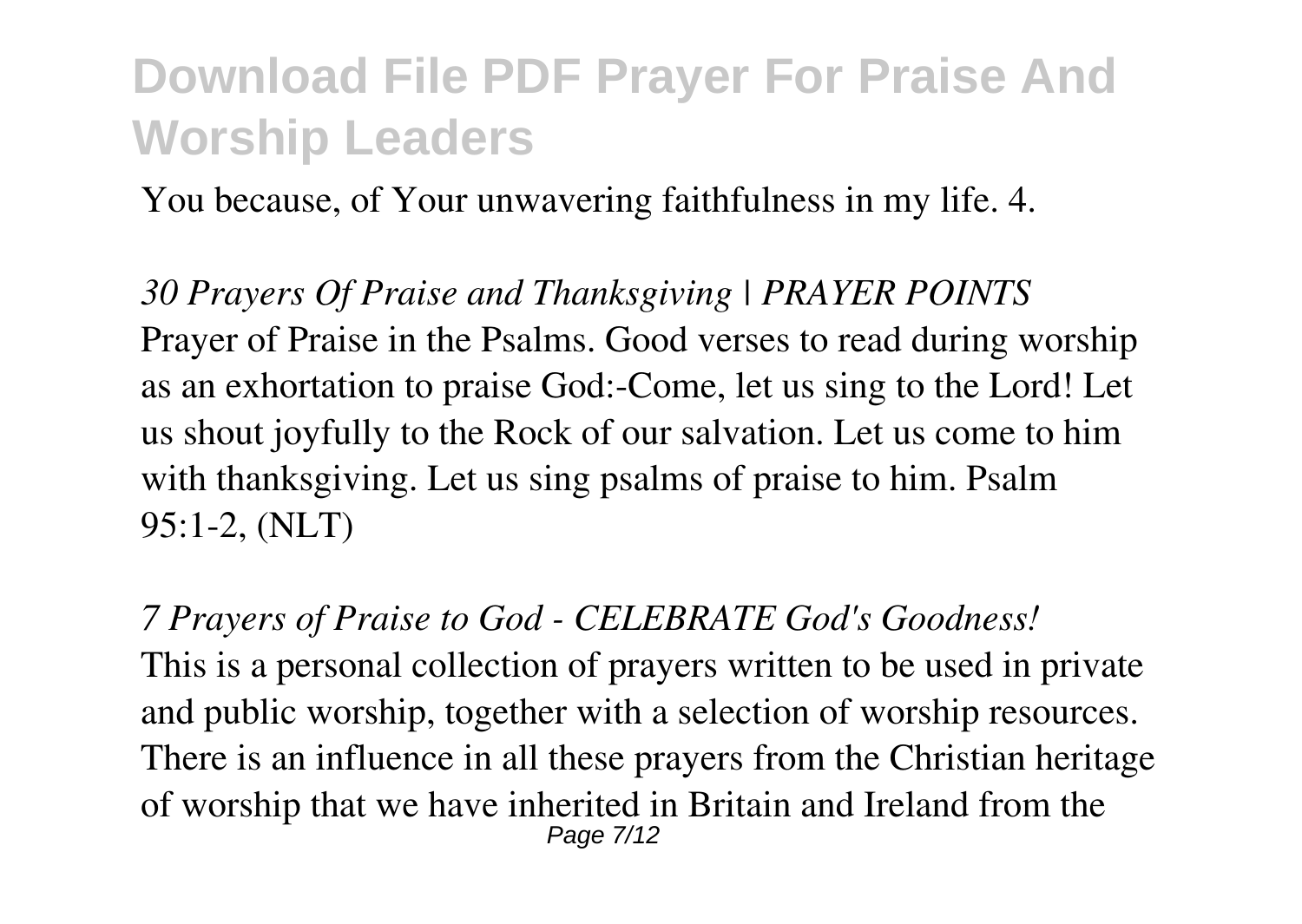earliest days of missionary activity - generally referred to as Celtic Christianity.

*Christian Prayers, calls to worship, adoration ...*

Another form of worship is prayer. What is prayer? Prayer is communicating with the Godhead; God the Father, God the Son and God the Holy Spirit. Prayer is having a loving relationship with the Creator of the heavens and the earth. Prayer is talking to God. It's as simple as that. Some people believe that prayer is complicated. How do I pray?

*Worship God Through Prayer - Praise-and-Worship.com* Morning Prayers of Praise and Worship Powerful Declarations to start your day. I declare that I serve a mighty God, who today will Page 8/12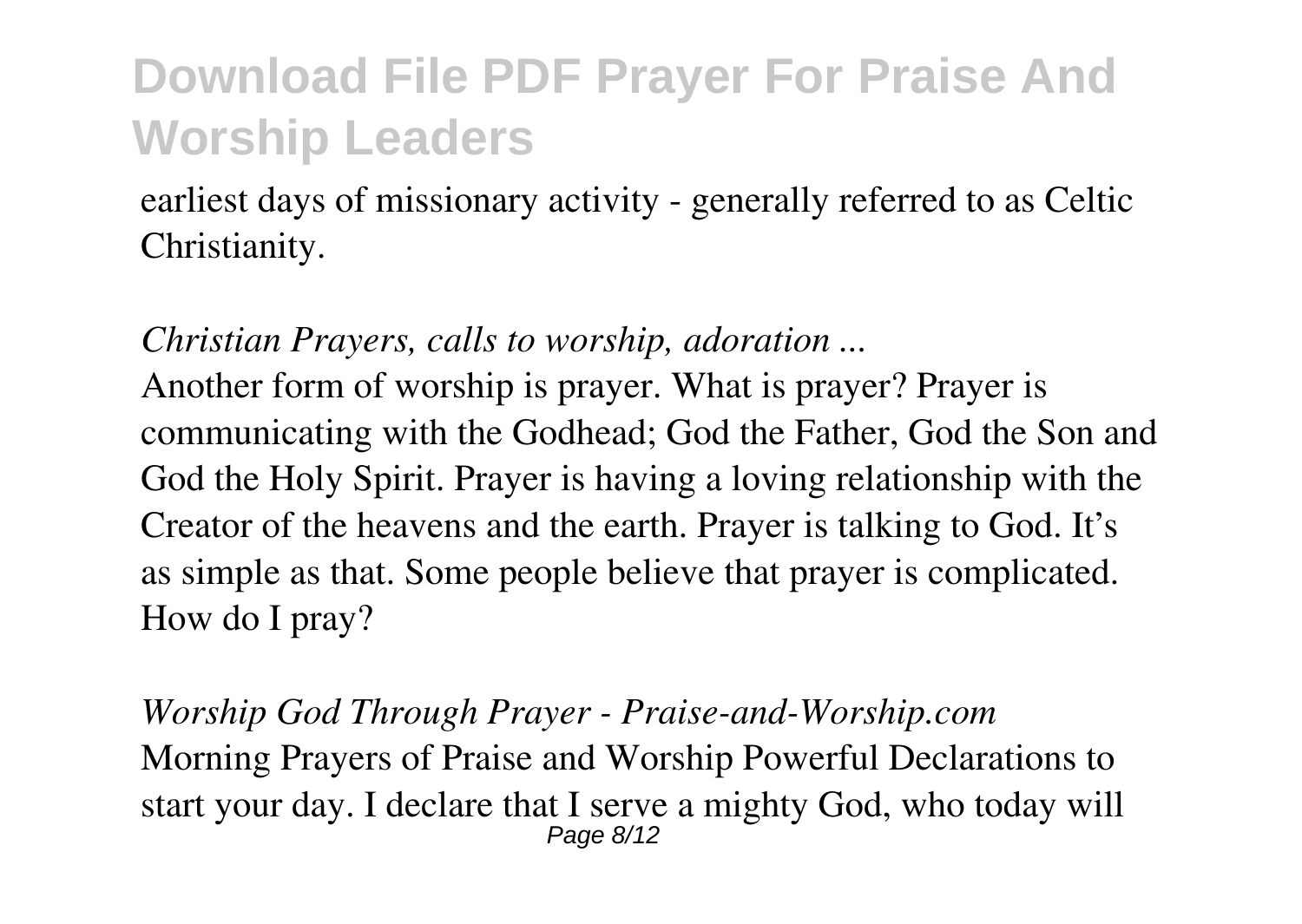do exceedingly and... Morning Prayer of Praise and Worship. I worship You Almighty God! Oh how I adore and praise Your name! I love You Lord,... My God is awesome. There ...

*Morning Prayers of Praise and Worship - ChristiansTT* Prayer or worship is considered to be an integral part of the Hindu religion. The chanting of mantras is the most popular form of worship in Hinduism. Yoga and meditation are also considered as a form of devotional service. The adjacent picture represents the Om sign, which is a sacred sound and a spiritual symbol in Hinduism.

#### *Prayer in Hinduism - Wikipedia*

I praise you for being my Helper, and for your Holy Spirit 's conviction, correction, and protection in my life. You are invisible, Page 9/12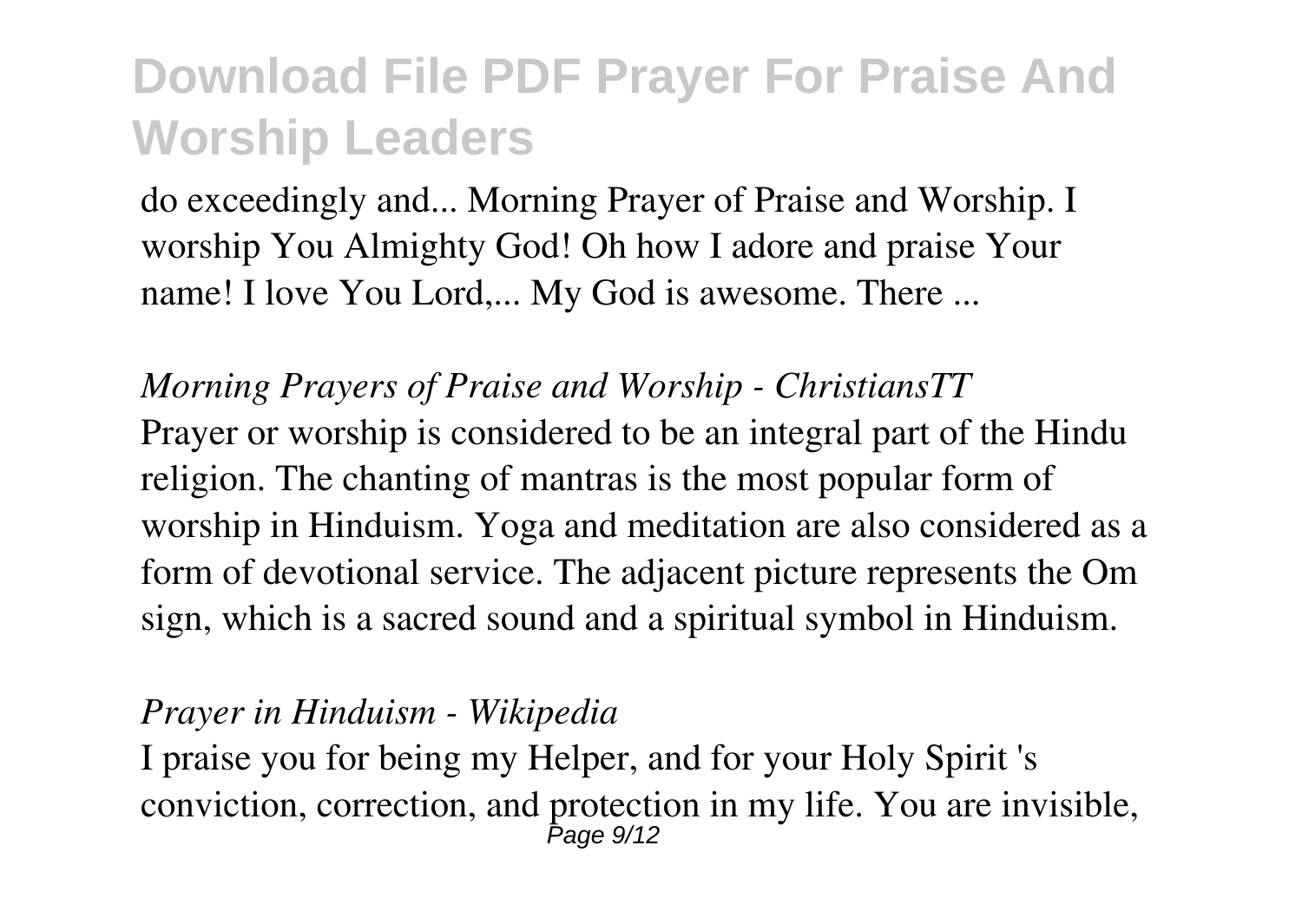but I see you with eyes of faith. You are Jehovah God, and...

#### *A Prayer of Praise to God - Crosswalk.com*

Yes, praise and worship is the most important prayer. Prayer is communication with God. Prayer should never be a one-sided affair. It should not just be a place of endless supplication.

#### *PRAISE AND WORSHIP - Most Important Prayer*

Thanksgiving is unarguably the sincerest form of prayer. TD Jakes differentiated praise and worship as follow. "Everyone can praise, yet God seeketh those that 'worship' in spirit and truth." He goes on to explain that praise thanks God for what he has done, worship appreciates him for who he is.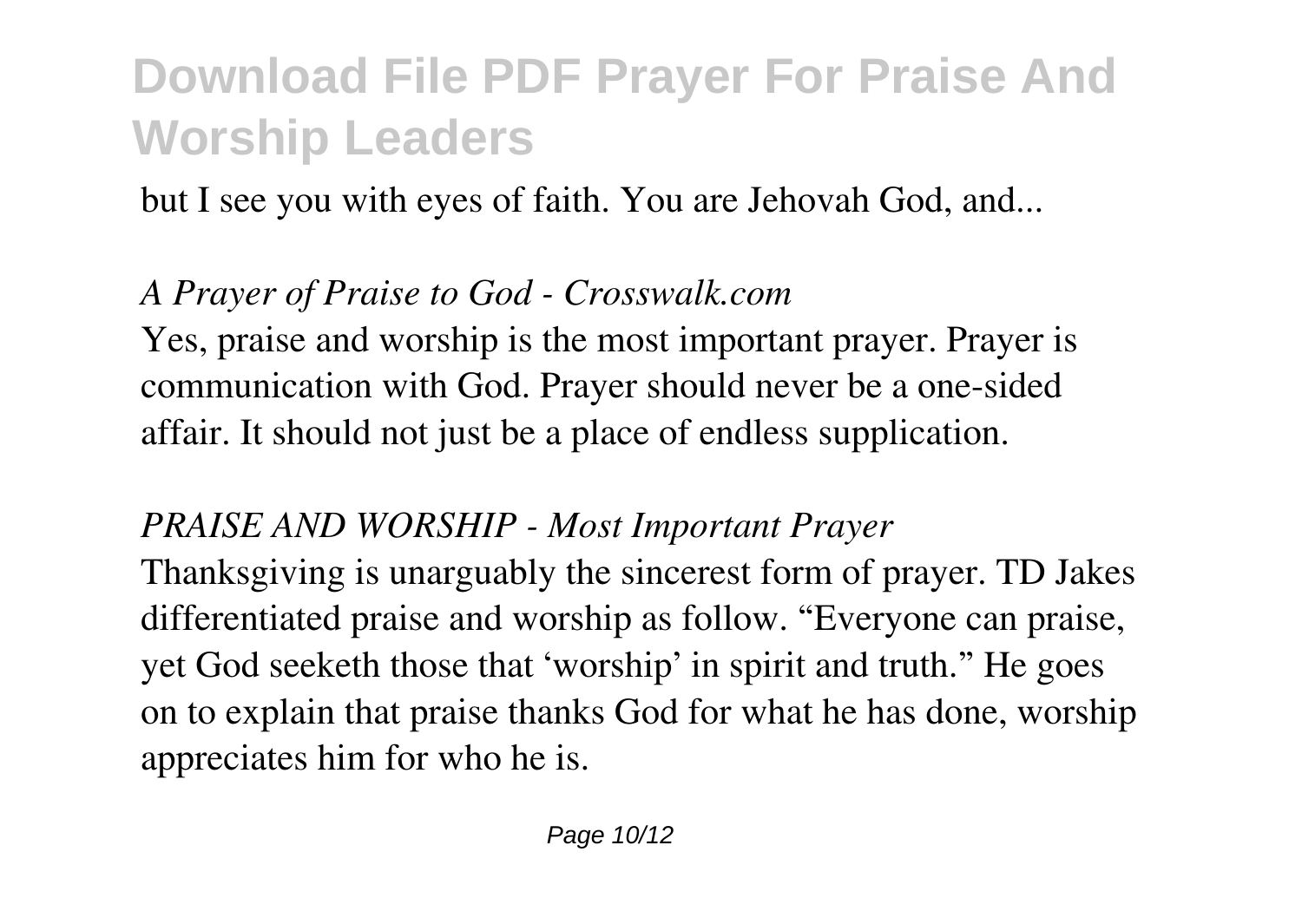*50+ Incredible Prayer Points For Thanksgiving And Worship ...* Philadelphia Prayer Praise And Worship Center Church, Inc. is a Pennsylvania Domestic Non-Profit (Non Stock) filed on July 31, 1998. The company's filing status is listed as Active and its File Number is 2829541.The company's principal address is 4605 Regent St Philadelphia, Philadelphia PA-19.

*Philadelphia Prayer Praise And Worship Center Church, Inc ...* At the House of Faith Prayer Praise and Worship we lift each other up in prayer and offer encouragement as we ask our Savior, Jesus Christ, to provide healing. If you are in need of prayer, join us at one of our services or complete the online prayer request form. (Click Link Below)